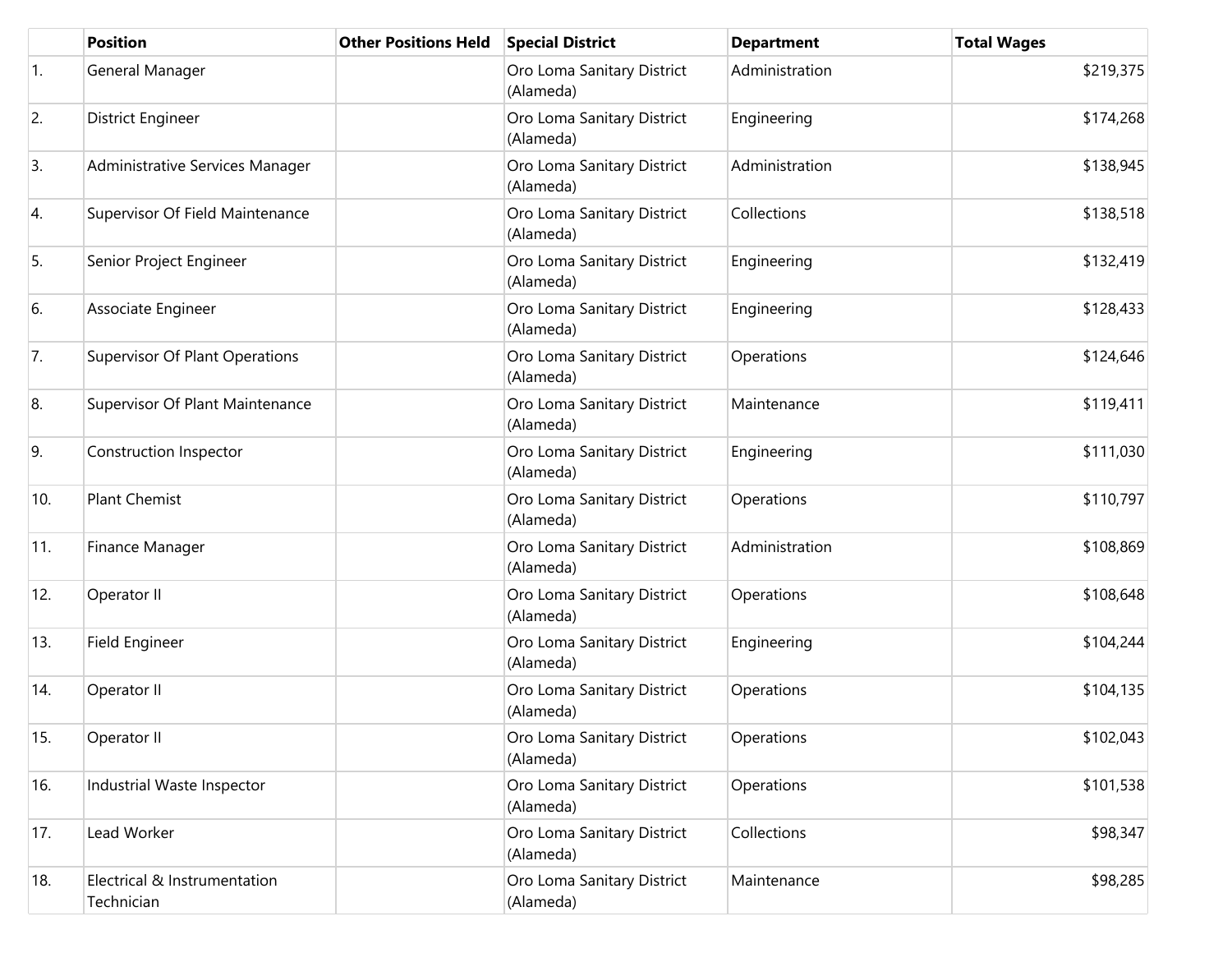| 19. | Lead Worker                                | Oro Loma Sanitary District<br>(Alameda) | Collections    | \$97,699 |
|-----|--------------------------------------------|-----------------------------------------|----------------|----------|
| 20. | Operator II                                | Oro Loma Sanitary District<br>(Alameda) | Operations     | \$96,938 |
| 21. | Safety/Special Programs<br>Administrator   | Oro Loma Sanitary District<br>(Alameda) | Operations     | \$96,009 |
| 22. | Electrical & Instrumentation<br>Technician | Oro Loma Sanitary District<br>(Alameda) | Maintenance    | \$95,264 |
| 23. | Mechanic II                                | Oro Loma Sanitary District<br>(Alameda) | Maintenance    | \$94,418 |
| 24. | Mechanic II                                | Oro Loma Sanitary District<br>(Alameda) | Maintenance    | \$93,481 |
| 25. | Lead Worker                                | Oro Loma Sanitary District<br>(Alameda) | Collections    | \$93,027 |
| 26. | Mechanic II                                | Oro Loma Sanitary District<br>(Alameda) | Maintenance    | \$92,042 |
| 27. | Operator I                                 | Oro Loma Sanitary District<br>(Alameda) | Operations     | \$90,937 |
| 28. | <b>Collection System Worker</b>            | Oro Loma Sanitary District<br>(Alameda) | Collections    | \$89,557 |
| 29. | Operator I                                 | Oro Loma Sanitary District<br>(Alameda) | Operations     | \$88,813 |
| 30. | Operator II                                | Oro Loma Sanitary District<br>(Alameda) | Operations     | \$88,735 |
| 31. | Mechanic I                                 | Oro Loma Sanitary District<br>(Alameda) | Maintenance    | \$87,496 |
| 32. | Director Of Water Quality Services         | Oro Loma Sanitary District<br>(Alameda) | Operations     | \$87,220 |
| 33. | Mechanic I                                 | Oro Loma Sanitary District<br>(Alameda) | Maintenance    | \$86,132 |
| 34. | <b>District Secretary</b>                  | Oro Loma Sanitary District<br>(Alameda) | Administration | \$86,026 |
| 35. | Operator II                                | Oro Loma Sanitary District<br>(Alameda) | Operations     | \$82,276 |
| 36. | Operator I                                 | Oro Loma Sanitary District<br>(Alameda) | Operations     | \$77,077 |